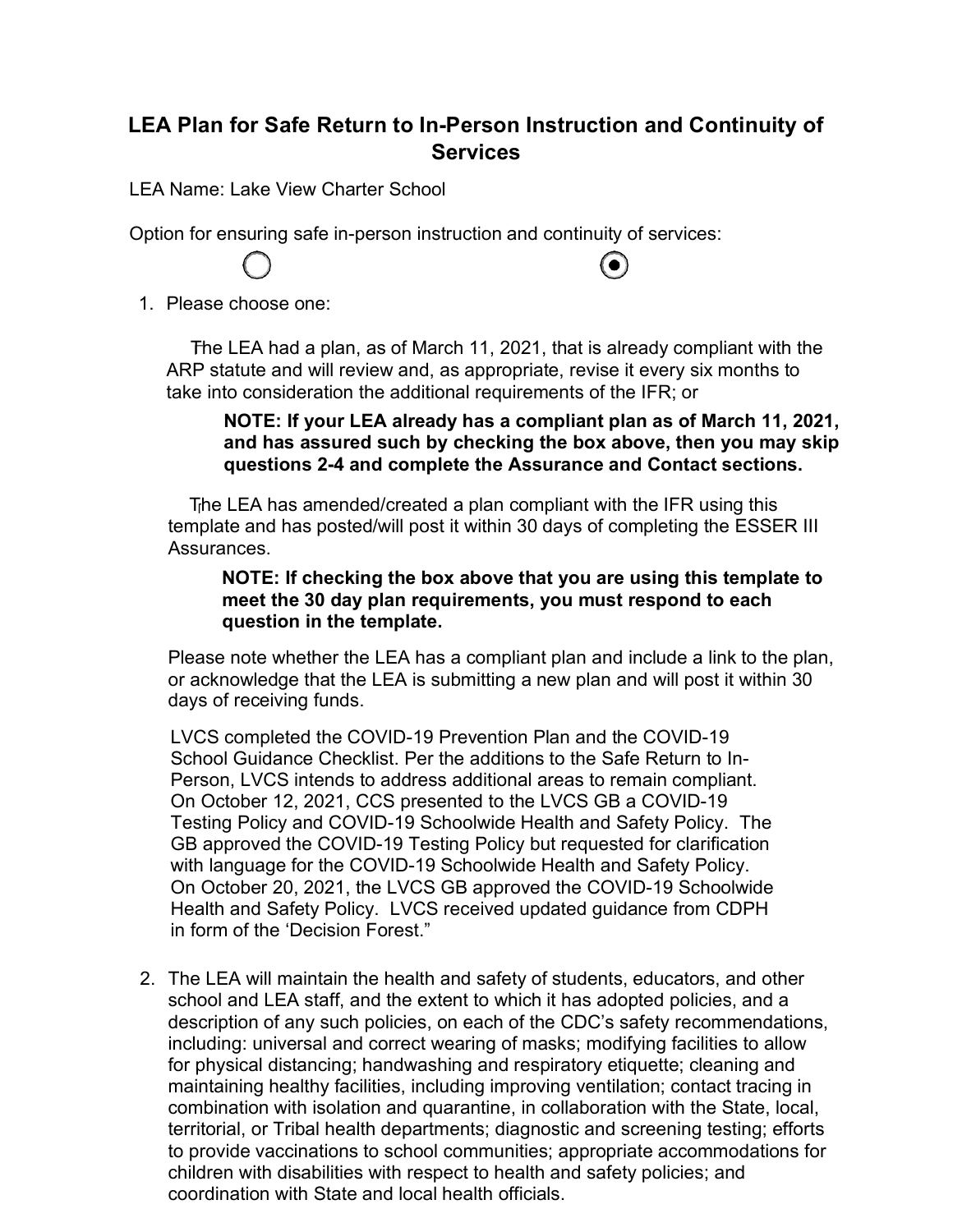**Describe how the LEA will maintain, or continue to maintain, health and safety policies and procedures. Include a description of any adopted policies and procedures regarding the CDC's safety recommendations (or available LEA website links to such policies). Include descriptions of appropriate accommodations adopted and coordination efforts conducted with outside State and local health officials. Please include or describe current public health conditions, applicable State and local rules and restrictions, and other contemporaneous information that informs your decision-making process.**

In response to the Safe Return to In-Person Instruction plan, LVCS will continue to partner with the county health department, State, and CDC's, and CALOSHA safety recommendations and guidelines. LVCS subscribes to websites, webinars, and receives communications from the County Public Health Officers, as well at County School Superintendents with pertinent policies and procedures to maintain health and safety for both students and staff. LVCS will continue to review applicable health orders and educational specific guidance. Existing COVID-19 prevention controls will be reviewed with periodic inspections to ensure compliance. LVCS will posted on their website local immunization opportunities for families.

3. The LEA will ensure continuity of services, including but not limited to services to address students' academic needs and students' and staff social, emotional, mental health and other needs, which may include student health and food services.

**Describe how the LEA will ensure continuity of services in case isolation, quarantine, or future school closures are required, including how the LEA will meet the needs of students with disabilities and English learners.**

LVCS will provide effective training and instruction that includes COVID-19 policies and procedures to protect both employees and students. Our students will receive schoolwide communications. Collaboration amongst departments with the school will ensure that students needs are met especially focused on unduplicated students and students with disabilities. Administration will meet weekly to discuss any concerns, potential gaps, and strategize to continue to provide consistency to meet the needs of all students. Our students with disabilities team and English Learners will have close contact with our coordinators, teachers and staff to use data to analyze and mitigate potential learning loss. In case of future school closures, LVCS will continue to provide both synchronous and asychronous options for students to provide continuity in instruction.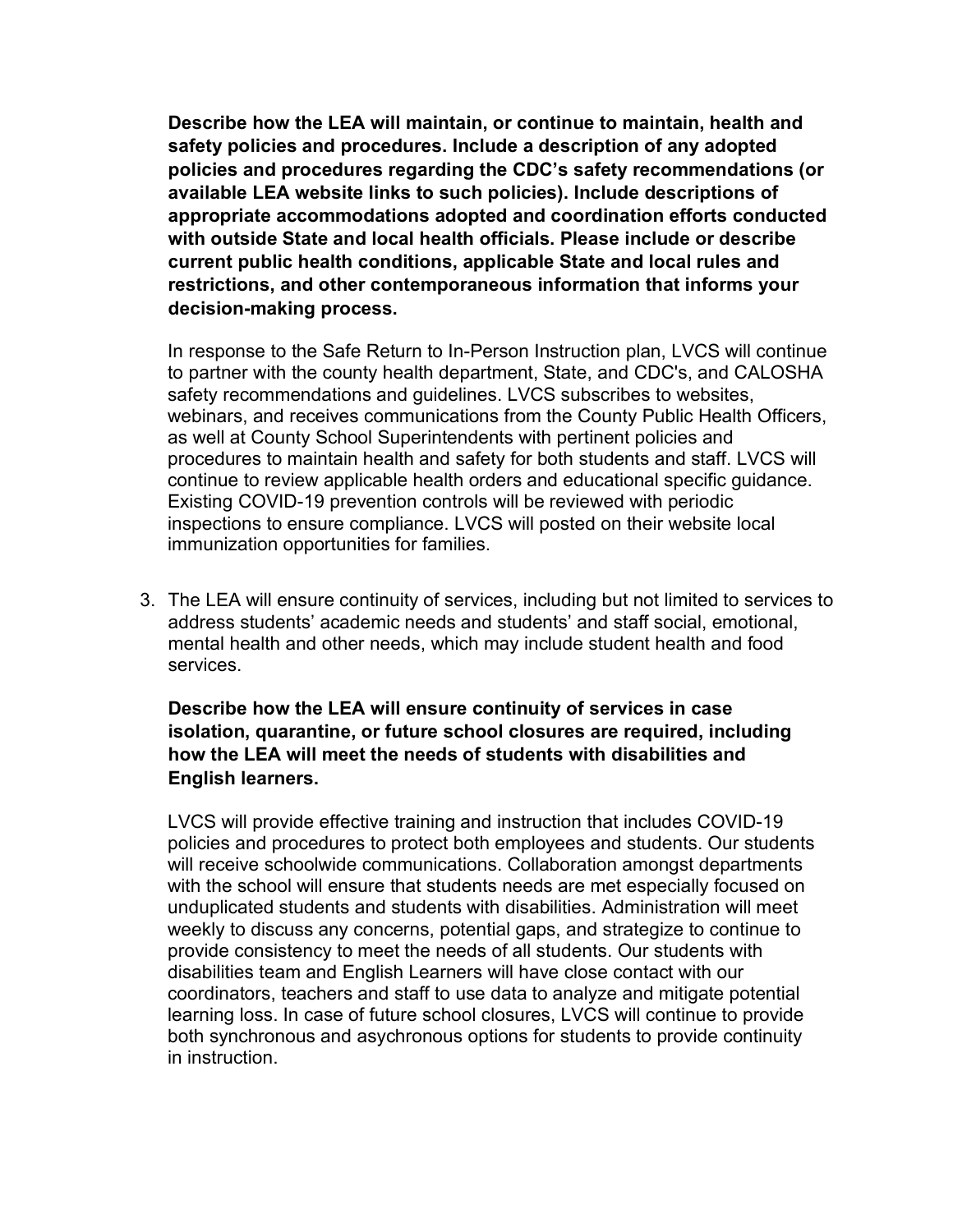4. The LEA sought public comments in the development of its plan and took those comments into account in the development of its plan.

**Describe the LEA's policy or practice that provided the public with an opportunity to provide comments and feedback and the collection process. Describe how any feedback was incorporated into the development of the plan.**

LVCS held a public hearing at the June 14, 2021 board meeting. The prior COVID-19 Prevention Plan, current CDE and CALOSHA guidelines were discussed. The Safe Return to In-Person Instruction Plan was shared in the board packet, discussed, and reviewed with the needed additional component of sharing immunization locations. The GB board also asked to review the plan, per the guidelines every few months to ensure that the most current recommendations are being followed.

LVCS will bring the updated CDPH "Decision Forest" on the CCS COVID-19 Schoolwide Health and Safety Plan to the GB on November 17, 2021. During this GB Meeting, the LVCS GB will hold public comment for input on the Safe Return to In-Person Instruction and Continuity of Services template.

In addition, the LEA provides the following assurances:

 $\Box$ The LEA has made (in the case of statutorily compliant plans) or will make (in the case of new plans) its plan publicly available no later than 30 days after receiving its ARP ESSER allocation.

o Please insert link to the plan: Newly updated plan will be placed on school website under About Us – School Accountability- COVID-19 Policies and Procedures once board approved December 2021.

□ The LEA sought public comment in the development of its plan and took those public comments into account in the development of its plan.

□ The LEA will periodically review and, as appropriate revise its plan, at least every six months.

 $\Box$ The LEA will seek public comment in determining whether to revise its plan and, if it determines revisions are necessary, on the revisions it makes to the plan.